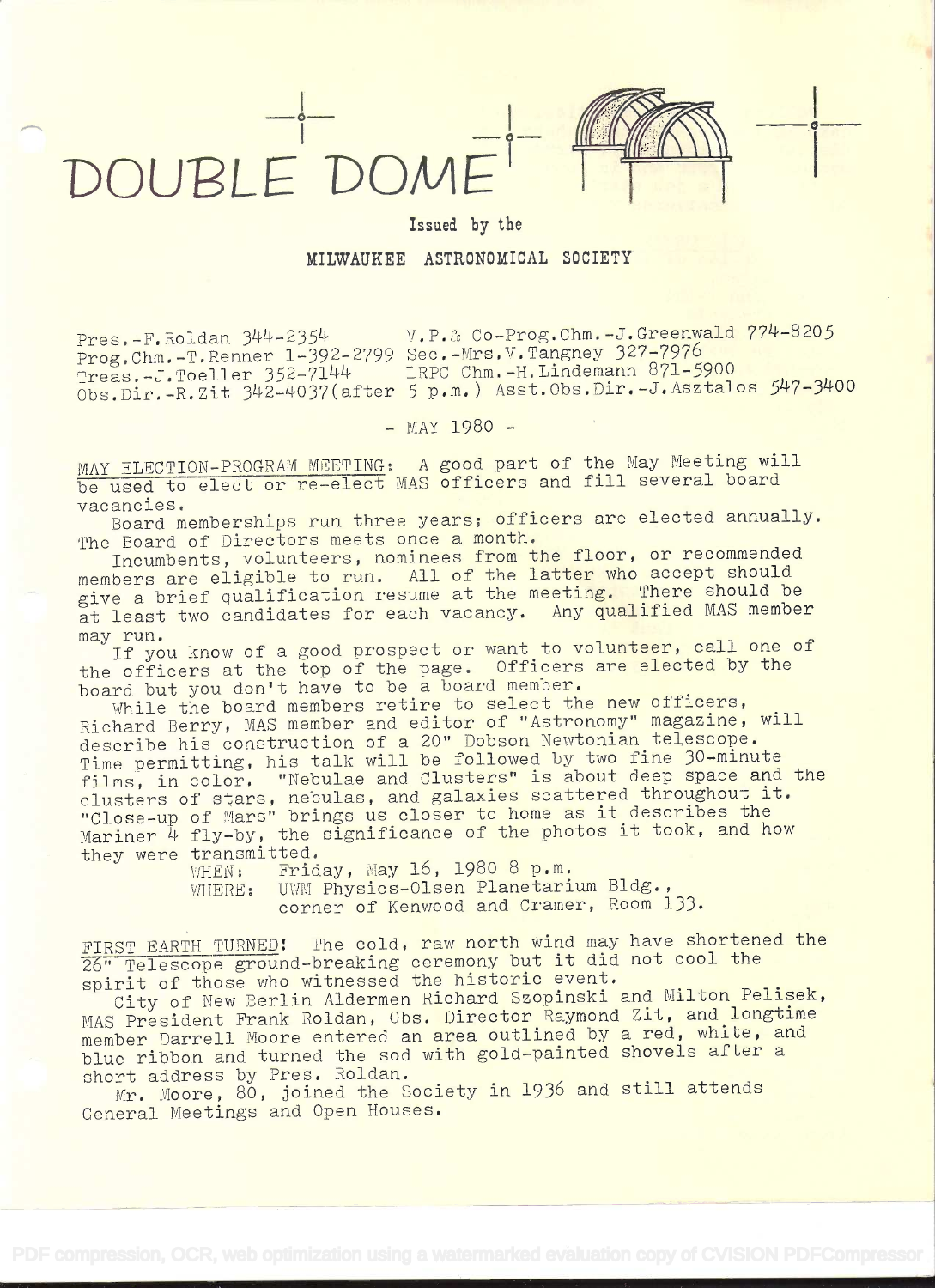Following the formalities, members and guests enjoyed coffee and cake in the lecture hall where plans for the new building were on display. Incidentally, mirror grinder Eill Collins has roughed the secondary mirror and is roughing the main mirror.

'Tis said a job started is half done! Will the 26" be ready for our golden anniversary in 1982?

A BIT MORE INFORMATION for those planning to attend the North Central Region of the Astronomical League Convention, Sat., May 10,

Dr. John Mathis, who will speak at the banquet, will give a lively presentation on stellar evolution.

If you plan to stay over on Friday or Saturday nights, accomodations are available at Lakeland College, about 20 minutes from the Convention site. The college will provide bedding, but you'll have to make your own bed. But the price is right: \$6.26/person per night. Send remittance, payable to Sheboygan Astronomical Society, night. Send remittance, payable to Sheboygan Astronomical Socioty,<br>to Carol Grover, 635 School St., Kohler, Wis. 53044. List desired nights, names and addresses, who will share rooms. Directions to the college will be sent when you make reservations.

MANTED-EXPERTS! The 1980 Open House season will be quite a bit different than those in the past. Firstly, we will be open to the public on Friday nights instead of Monday evenings. Secondly, there will be a different theme for each night. Subjects will include the moon, planets, the Milky Way, and cosmology.

If any Society member is well versed in these subjects or knows more than the average bear about them, we want your help. Please call President Frank Roldan (344-2354) or Obs. Dir. Raymond Zit<br>(342-4037 after 5 p.m.).

There'll be a flyer with the June Double-Dome with more information.

PLAN AHEAD! Friday night through Sunday, July 11 through 13 has been reserved for the first MAS campout. We will meet at the Northern Kettle Moraine Greenbush group camp ground. Details and a map will appear in the June Double-Dome.

Treat yourself to some rest, relaxation, and dark skies.

A REMINDER: The main activities at the Ved., May 7, Staff Meeting at the observatory will be the annual equipment check-out and inventory.

The more members that show up, the sooner the not unpleasant task will be finished. The meeting starts at 7 p.m.

If you have any MAS property, please return it or notify Property Custodian Chris Hesseltine (842-4515) if you're still using it. Books should be returned to the library. And remove your name from the check-out card.

Please note; All future Staff meetings will take place at the Observatory at 7 p.m. on the first Wednesday of the month. ALL members are welcome. Bring a friend!.

JUNE STAFF MEETING: Wed., June 4, at 7 p.m. ALL members are invited to come out to the observatory for an orientation session on<br>telescope use and observing techniques.

Here's a golden opportunity for our newer or young members. Bring your 'scopes.